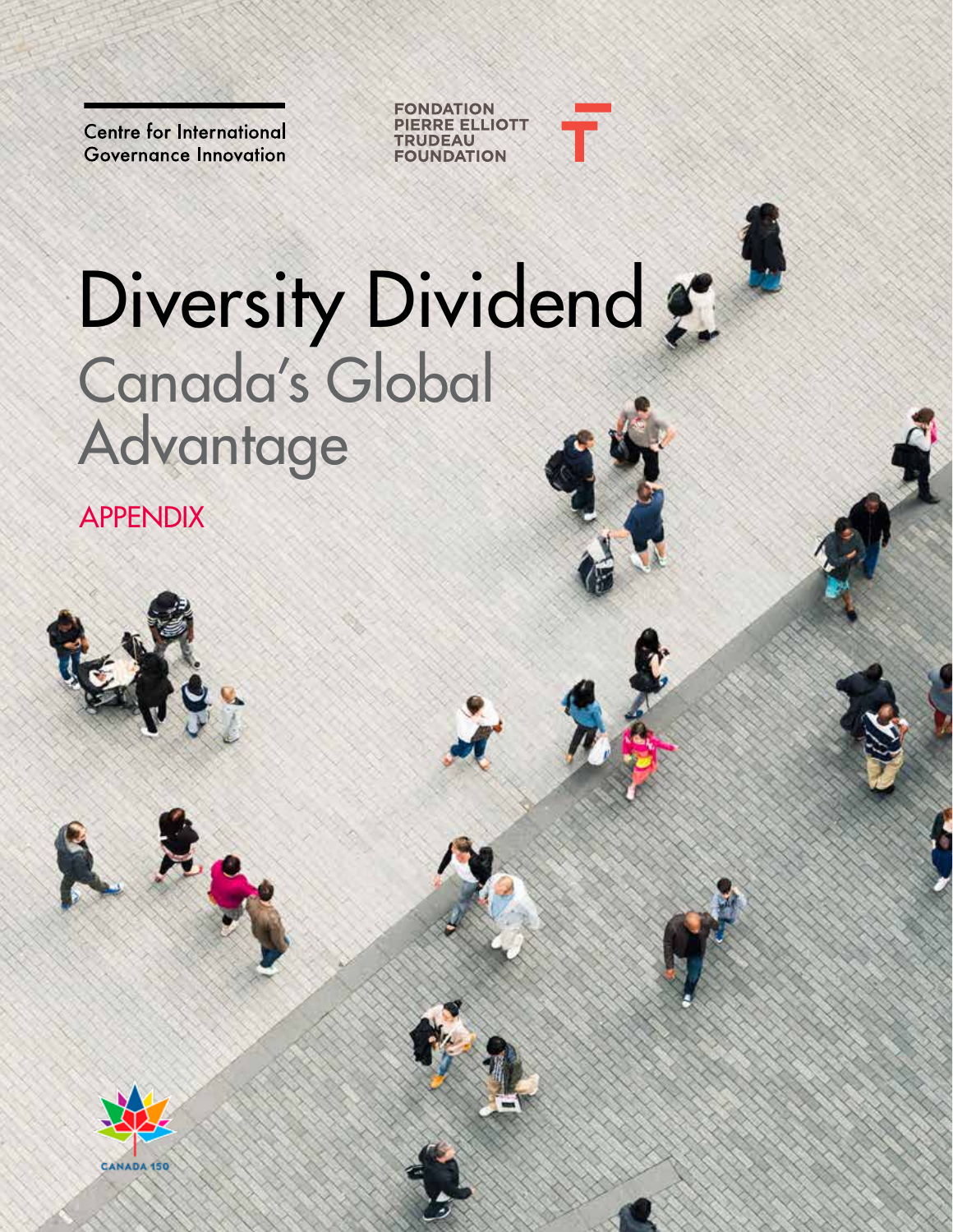## Preface

This appendix was written to support the *Diversity Dividend: Canada's Global Advantage* report by Bessma Momani and Jillian Stirk. Kira Williams designed and implemented the quantitative methodology behind the report and wrote this appendix.

## **Introduction**

#### Literature Review

**Theoretical effects of cultural diversity on economic outcomes.** Economic theory is ambiguous about the overall impacts of cultural diversity (Nathan and Lee 2013, 368). General theories for cultural diversity's impact include demographic, economic and sociological accounts (Blau 1977; Ozgen, Nijkamp and Poot 2011, 1; Richard, Murthi and Ismail2007, 1215). Proposed economic mechanisms for *increases* in economic outcomes include production complementarities, diffusion of knowledge, better access to international markets, higher rates of entrepeneurship and an increased variety of goods, services and skills (Bellini et al. 2008, 2; Nathan and Lee 2013, 368). Human capitalbased theories posit that cultural diversity may have human capital which is relatively rare, thereby conferring special competitive advantages to the firm (Richard 2000, 165). Examples of demographic mechanisms feature greater concentration of immigrants in science and engineering occupations, self-selection of immigrants on higher education or skill levels, and matching of immigrants to firms' target population (Cox 1994; Hunt and Gauthier-Loiselle 2010, 32; Docquier and Rapoport 2011). Sociologists argue that culturally diverse firms may be better positioned to handle other changes, high levels of diversity may reduce group identities, thereby reducing conflict, and diverse firms may cause stakeholders to invest in their products and services by signalling a "diverse reputation" (Iles and Hayers 1997; Richard et al. 2004, 256; Roberson and Park 2006, 6).

A number of economists and sociologists contrastingly propose mechanisms for *decreases*  in economic outcomes due to increased

cultural diversity. Diverse firms may face higher transactions costs and lower trust, hindering innovation, discrimination and economic exclusion (Nathan and Lee 2013, 368). Bellini et al. (2008, 6) argue that diversity reinforces racism, prejudice and may lead to inoptimal provisions of public goods, since governments tend to spend less in more diverse societies (La Porta et al. 1999; Alesina et al. 2003). Sociologically, higher cultural diversity may be associated with decreased workforce satisfaction and cooperation, increased conflict, and generate prejudice amongst those within culturally dominant viewpoints, who feel challenged or threatened by multiculturalism (Richard et al. 2004, 256; Verkuyten 2005). A potentially unifying account to positive and negative perspectives is that enhancing cultural diversity creates initial transactions costs, but eventually overcomes barriers and generates exchange of knowledge, ultimately benefiting the firm (Richard, Murthi, and Ismail2007, 1217). Many of these theories remain largely untested and difficult to compare — issues which disciplinary differences may reinforce. Theoretical results may also remain ambiguous due to the lack of studies over a larger number of geographies and at lower spatial resolutions (Bellini et al. 2008, 5; Nathan and Lee 2013, 369). Our study approaches this problem with a novel geography and of spatial unit.

**Existing evidence of cultural diversity's effects on economic outcomes.** Existing studies analyse the relationship between cultural diversity and economic outcomes over a number of Western, industrialized geographies for many spatial units, including countries, regions, cities and firms. Some sources of data include business surveys, census data and administrative and economic data. Most studies support positive impacts of cultural diversity. General productivity gains have been found in studies from the Netherlands, Denmark, New Zealand, the United States, the United Kingdom and Germany (Bellini et al. 2008, 3; Ozgen et al. 2011; Parrotta, Pozzoli and Pytilkova 2011; Mare, Fabling and Stillman 2011). US data, for example, demonstrate that higher cultural diversity is associated with higher wages and productivity of natives, the former causing the latter (Bellini et al. 2008, 3). Ottaviano and Peri (2006, 33) found higher diversity associated with increased employment growth, wages and capital rents in 12 EU countries. Scholars also showed diversity to positively impact entry in foreign markets, profitability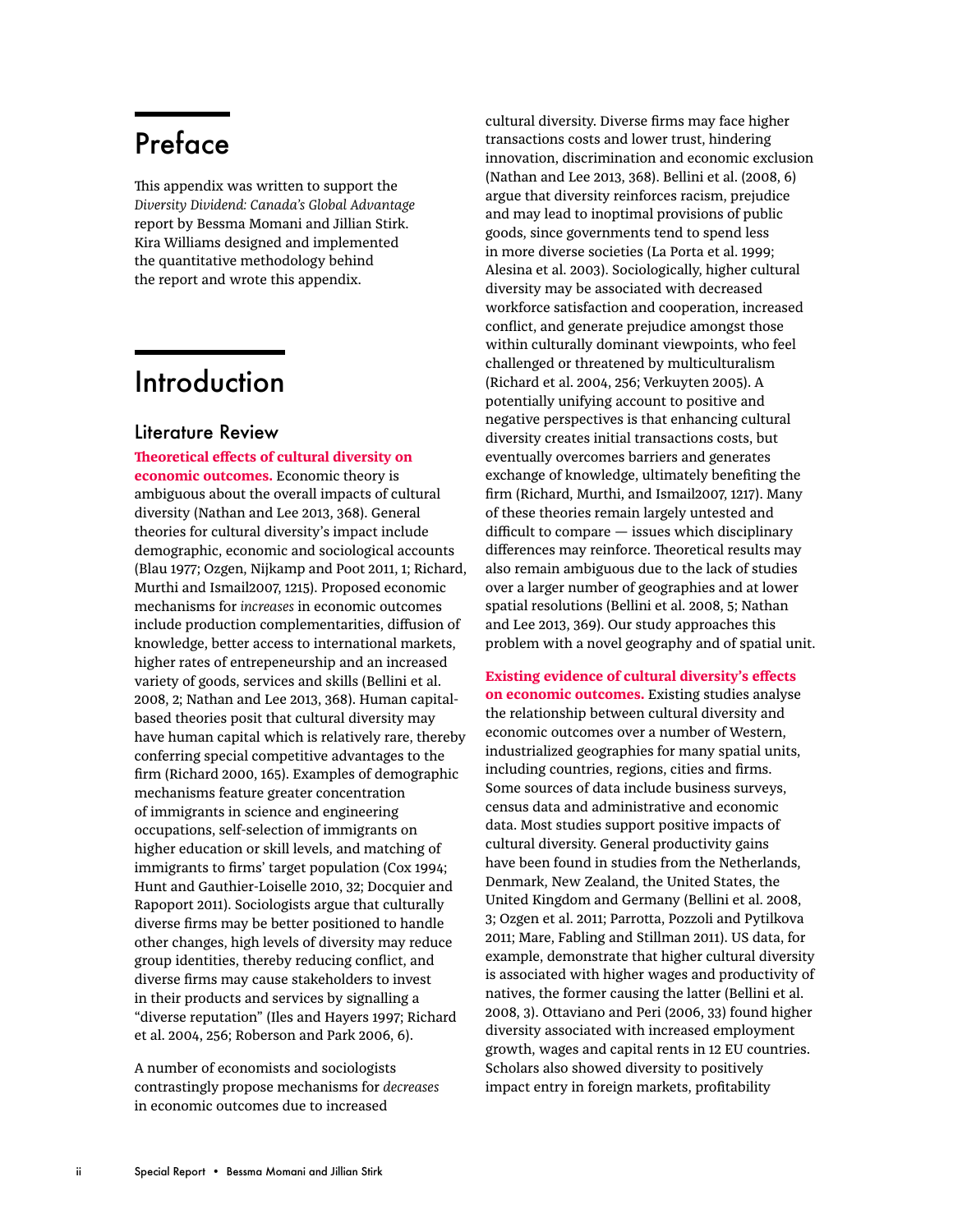and innovation (Hart 2010; Hunt and Gauthier-Loiselle 2010, 33; Nathan and Lee 2013, 369).

A smaller body of literature links increased cultural diversity with reduced economic outcomes. Examples of diversity's negative effects include slower economic growth, lower wages, lower employment and reduced firm performance (Borjas 1995; Easterly and Levine 1997; Angrist and Kugler 2003; Pelled 1996). A selection of papers also feature inconclusive relationships between diversity and economic outcomes (Richard 2000, 171; Ozgen, Nijkamp and Poot 2011, 2). So, while enhanced cultural diversity generally positively correlates with economic performance, notable opposing results exist, meaning that the existing literature has yet to reach a consensus on this relationship. One underexplored but relevant explanatory factor is to differentiate diversity's impact by industry. Scholars have hypothesized that knowledge-intensive, innovative or risktaking firms would be expected to perform better than others (Richard, Murthi and Ismail 2004, 256; Nathan and Lee 2013, 382). These differences can also be summarized by proposing that service sector firms will perform better with increased cultural diversity, while manufacturing firms will not (Richard et al. 2007, 1225). This latter hypothesis is tested later this Appendix.

**Measures of diversity.** According to Cox (1994), "cultural diversity is taken to mean the representation, in one social system, of people with different group affiliations of cultural significance." Existing literature uses a variety of measures to operationalize diversity, including country of birth, ethnic group, firm ownership, self-categorization and home language (Extra and Yamgur 2004, 31; Nathan and Lee 2013, 370). Lee (2011, 408) points out that sociologists typically use proportions of diverse people within a population, while economists use fractionalization indices. Examples of indices are Theil's index and Blau's or Simpson's index, which explicitly measure a population's diversity as opposed to the strict number of diverse persons (Richard et al. 2004; Niebuhr 2010, 564). This is important because, for example, a workplace with only foreign-born persons may still be culturally homogeneous if workers have the same cultural background. Fractionalization indices, therefore, may be more appropriate for estimating cultural diversity's impact on economic outcomes. We make use of a Blau's index for this reason.

**Relevant factors in analysis.** Theoretical and empirical work identifies a variety of factors relevant to how cultural diversity may affect economic outcomes, as well as why firms might hire diverse labour. Examples include business strategy, firm size, gender diversity, firm geography, firm innovativeness, organizational structure, industry, resource scarcity and management practices (Richard et al. 2000; Richard et al. 2004; Stevens, Plaut and Sanchez-Burks 2008; Nathan and Lee 2013, 373). Scholars make use of many measures of firm performance, such as employee productivity, workplace productivity, logged revenue and expenditure, return on equity, logged book-to-market equity and Tobin's *q* (Richard 2000; Roberson and Park 2006; Richard, Murthi and Ismail2007, 1222). Our analysis uses as many of these measures as available in our data to enhance our analysis. We also tested and added measures of employee education and workplace job distribution based on their improvement of the match's balance.

## Methodology

We extend previous approaches, which typically made use of variations of regression modelling supported by instrumental variable approaches for assessing causality (Bellini et al. 2008, 29; Nathan and Lee 2013, 374), using a nearestneighbour matching method. We compared these results to two classes of OLS models, as well as estimate effects for all industrial classifications in the North American Industrial Classification System and the service and manufacturing sectors, using sampling weights. We used matched and unmatched data from Statistic Canada's Workplace and Employee Survey (WES) from 1999 to 2005 for approximately 7,900 unique workplaces. We completed our analysis in *R* version 3.3.1.

To conduct our analysis, we first constructed unmatched data by appending annual WES data for all years in which employee and workplace data were available: 1999 to 2005. We then merged the employee and employer data using an inner join conditioned on workplace identification and year. We use the merged data to produce measures of culturally diverse persons, defining "culturally diverse" as any respondent who was not born in Canada or spoke a language other than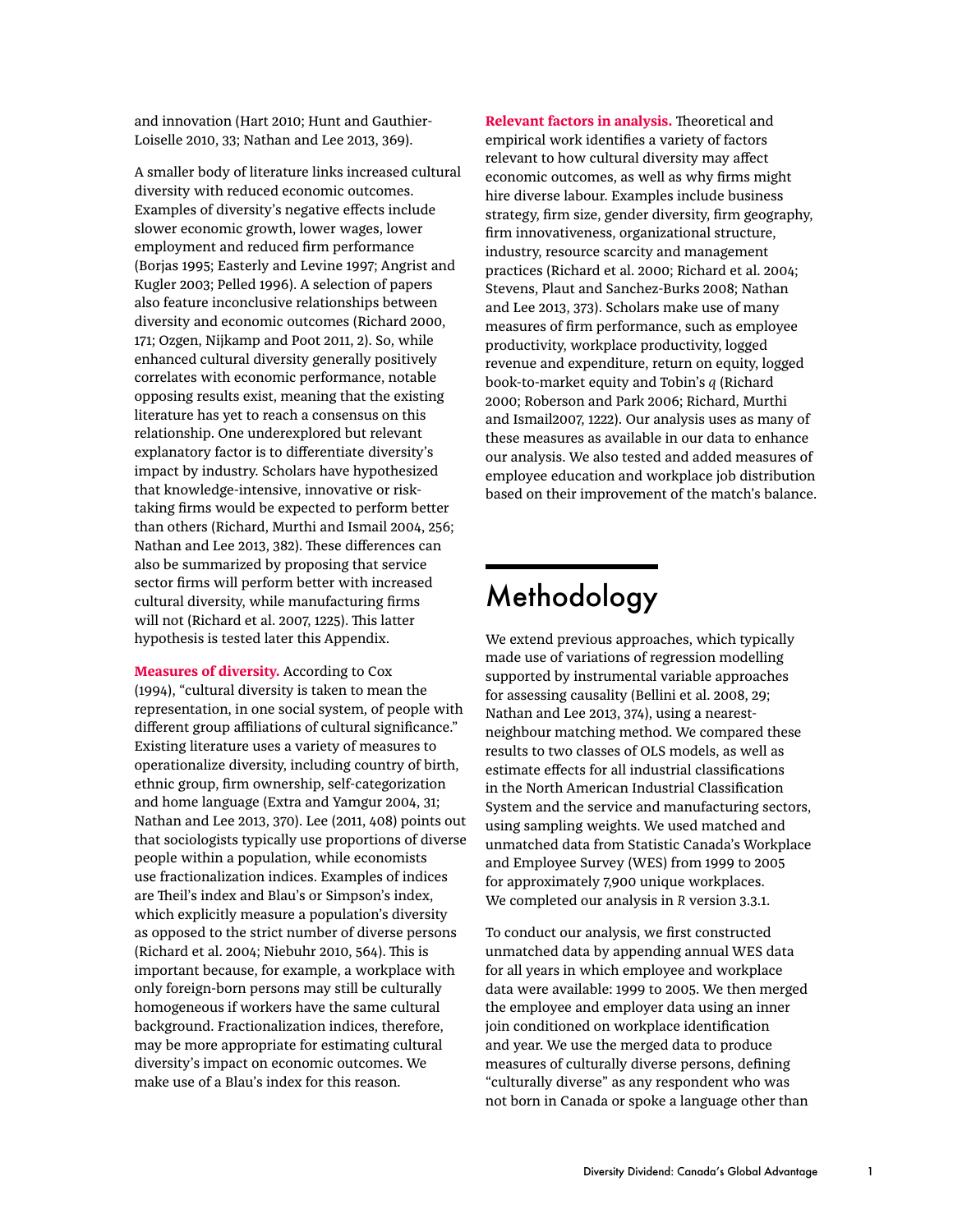the national languages (i.e., English and French) at home. We tabulated all variables, including measures of diverse persons by workplace-year, from where we generated a Blau's fractionalization index of cultural diversity. The "full data" included approximately 37,000 observations.

To generate the unmatched and matched data, we removed all missing observations for the list of selection variable in the matching method. These variables included business strategy (ds), workforce size (wk\_size), gender diversity (f\_blau), innovativeness (inno), manufacturing and service sector dummies (dom\_ind\_2 and dom\_ind\_3), industrial classification (dom\_ind), resource scarcity (profit), access to foreign markets (wm\_p), mean employee education level (educ) and dummies for six exclusive and exhaustive job categories (occ\_[xx]) provided by Statistics Canada. We removed approximately 3,700 weighted observations which had at least one missing value for one of these variables, leaving a total of 33,300 weighted observations. These formed the basis of the unmatched data. Table 1 displays basic metadata for all variables used in the analysis.

We generated the matched data using the *MatchIt*  package's nearest neighbour matching algorithm in *R*. This procedure matched workplaces in two treatment conditions: those with a Blau's index value of 0 (control group) and those with a value greater than 0 (treatment group). We used this dummy variable (mc\_d\_blau\_t) as the dependent variable and all selection variables as independent variables. We used all identification variables to operationalise factors identified by existing literature as affecting a firm's choice to "diversify" their workforce.

The matched cultural diversity data featured approximately 18,000 weighted observations: 9,000 workplace-years which featured a Blau's index value of zero matched with 9,000 workplaceyears (non-culturally diverse workplaces) which featured a Blau's index value greater than zero (culturally-diverse workplaces). Approximately 15,000 weighted observations were unmatched. Matching algorithms effectively work by selecting observations with similar values for selection variables; we measure the effectiveness of a match by comparing the moments of its selection variables for each treatment group. When these moments are extremely similar, then we call these matched data "balanced" (Morgan and Winship 2010).

Comparing the first two moments (mean and variance), the nearest neighbour matching algorithm reduced the absolute distance between the unmatched and matched data's selection variables by 93.5 percent. Generally, the moments of the selection variables in the matched data were more than 10 times closer to each other than the unmatched data. The data were balanced (i.e., featured means for the treatment groups which were not significantly different than each other) for all selection variables. The matched data featured approximately 6,400 unique workplaces.

We generated two classes of models: unweighted and weighted to measure the relationship between multicultural diversity, gender diversity in the workplace and four dependent measures of firm performance: worker productivity; workplace productivity; logged revenue; and logged expenditure. We also re-ran the weighted models for each industrial classification type as well as dummies for the service and manufacturing sectors. The weighted class of model featured three types: naïve treatment effect estimator; ordinary least squares estimator; and matched treatment effect estimator. The naive treatment effect estimator calculates and conducts a t-test on the difference between means the two cultural diversity groups for the unmatched data. The OLS estimator uses a multi-variate specification, with all selection variables as independent variables, and robust standard errors. The matched treatment effect estimator repeats the naive estimator's structure, except with the matched data.

The following is a summary of descriptive statistics for the matched as compared to unmatched (Table 2). Approximately 72 percent of workplaces in the unmatched data were culturally homogeneous compared to 50 percent in the matched data, with the average workplace having diversity measures of 0.12 and 0.21, respectively. Average workplace performance measures were 10.1 for worker productivity in the unmatched data (10.19 in the matched data), 11.6 for workplace productivity (11.67 matched data), 13.53 for logged expenditure (13.94) and 13.8 for logged revenue (14.22). The average workplace therefore made a profit of approximately CAD\$1.19 million in the last year (1.85 million in the matched data). Similar descriptive statistics comparing the control and treatment groups in the matched data follow in Table 3.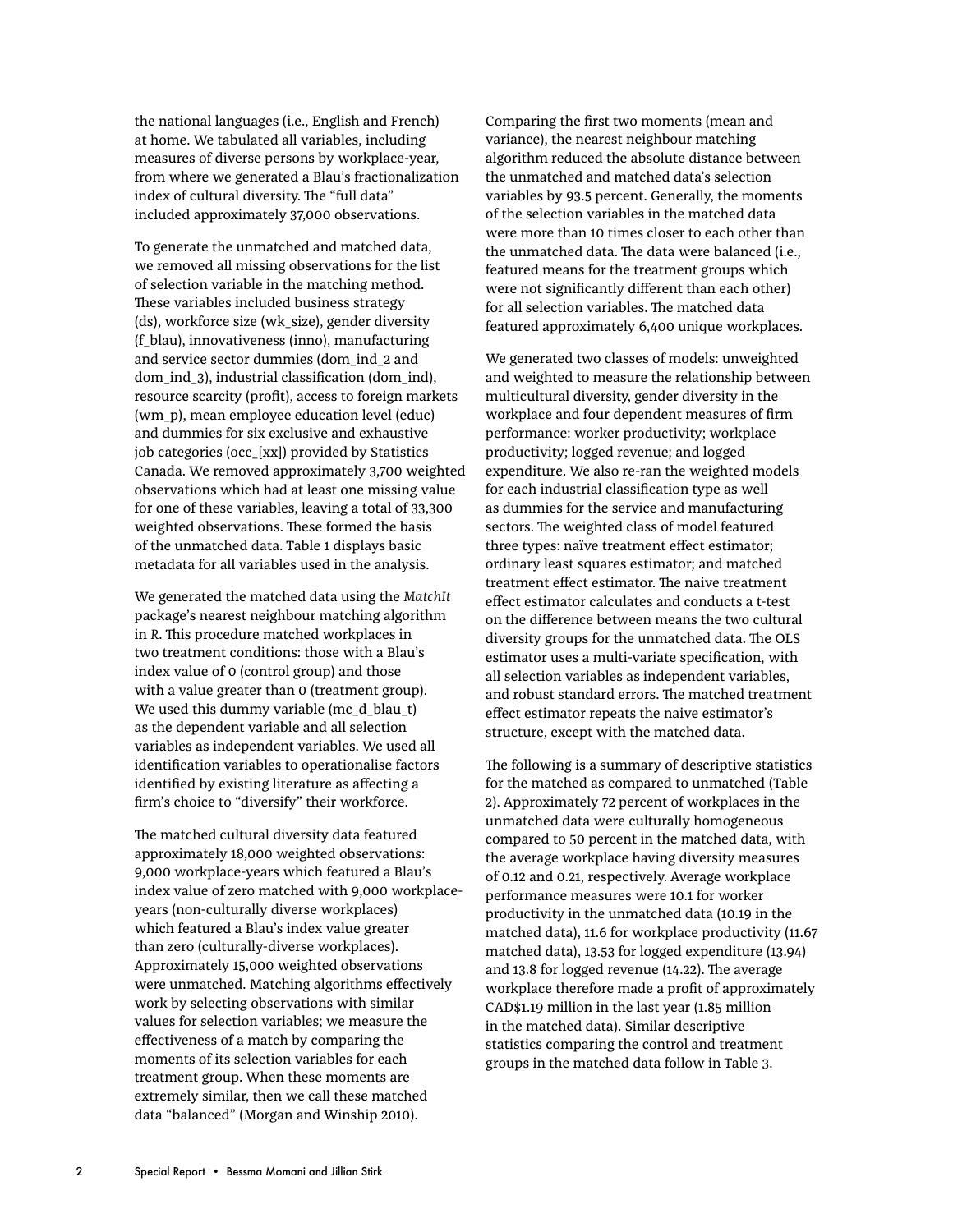## **Results**

We observed cultural diversity being associated with significant, positive increases in workplace performance for all model classes and measures (Table 4). In particular, the magnitude of effect sizes was largest for naive estimators, then OLS and, last, matched estimators. Based on statistical theory and empirical results from the nearestneighbour matching algorithm, coefficients from the matched treatment effect estimators are likely the most unbiased estimate of the true effect. Assuming this was the case, then moving from a workplace with no cultural diversity to one with diversity was associated with an average increase of 15.3% in worker productivity, 4.8 % in workplace productivity, 66% in expenditure and 62% in revenue. All of these results were significant beyond a 99.9% confidence level.

Disaggregating results by industry, moving from a workplace with no cultural diversity to one with cultural diversity was associated with an average worker productivity increase of 15.1% for service sector industries and 5.3% for manufacturing sector industries. We found the highest increases in information and cultural industries (40%), real estate, rental and leasing operations (35%), and business services (22%); smallest increases were in labour intensive tertiary manufacturing (5%), primary product manufacturing (4%) and education and health services (-2.4%).

Workplace productivity increases disaggregated into a 3.9% increase for service sector industries and a 0.4% increase in manufacturing industries. We found the highest increases in business services (30%), transportation, warehousing, wholesale (28%) and forestry, oil and mineral extraction (22%); smallest increases were in real estate and leasing services (-7%), capital intensive tertiary manufacturing (-9%) and retail trade and consumer services (-9%).

Logged expenditure increased on average by about 58% for workplaces in the service sector, and 62% for workplaces in manufacturing. Top gains were found in information and cultural industries (212%), business services (142%) and transportation, warehousing, wholesale (119%); lowest gains were in construction (29%), education and health services (18%) and primary product manufacturing (-8%).

Logged revenue increased by about57% for workplaces in the service sector, and 42% for workplaces in manufacturing. Biggest gainers included Information and cultural services (175%), business services (140%) and transportation, warehousing, wholesale (119%); smallest gainers included education and health services (27%), construction (25%) and primary product manufacturing (-15%).

## Discussion

Our modelling results demonstrate that there were inductive regularities between cultural diversity in Canadian workplaces and improved performance, as measured by worker productivity, workplace productivity, logged expenditure and logged revenue, between 1999 and 2005. This result remained significant and positive for all models and measures, suggesting a relatively stable relationship. Worker productivity, as opposed to workplace productivity, mediated this relationship. These effects persisted despite effectively controlling for a large number of relevant selection factors identified in the literature, such as business strategy, gender diversity, firm size, industry, resource scarcity, employee education and occupational distribution. Assuming existing work covers the most important intervening factors, then there are few mechanisms left which might otherwise explain the observed relationship. Theoretically, while there may be few mechanisms left to alternatively test to provide alternative explanations for this relationship, available evidence limits our ability to pinpoint which ones they may be.

Outcomes were significantly different by industrial classification. Although technically significantly different, one surprising result was the lack of substantive difference in the effect sizes of performance increases between service and manufacturing sectors; in some cases, manufacturing even out performed service industries. This result fails to support the hypothesis by Richard, Murthi and Ismail (2007), among others, that the service sector will be expected to benefit while manufacturing suffers from increased cultural diversity. Following this pattern were notable substantive differences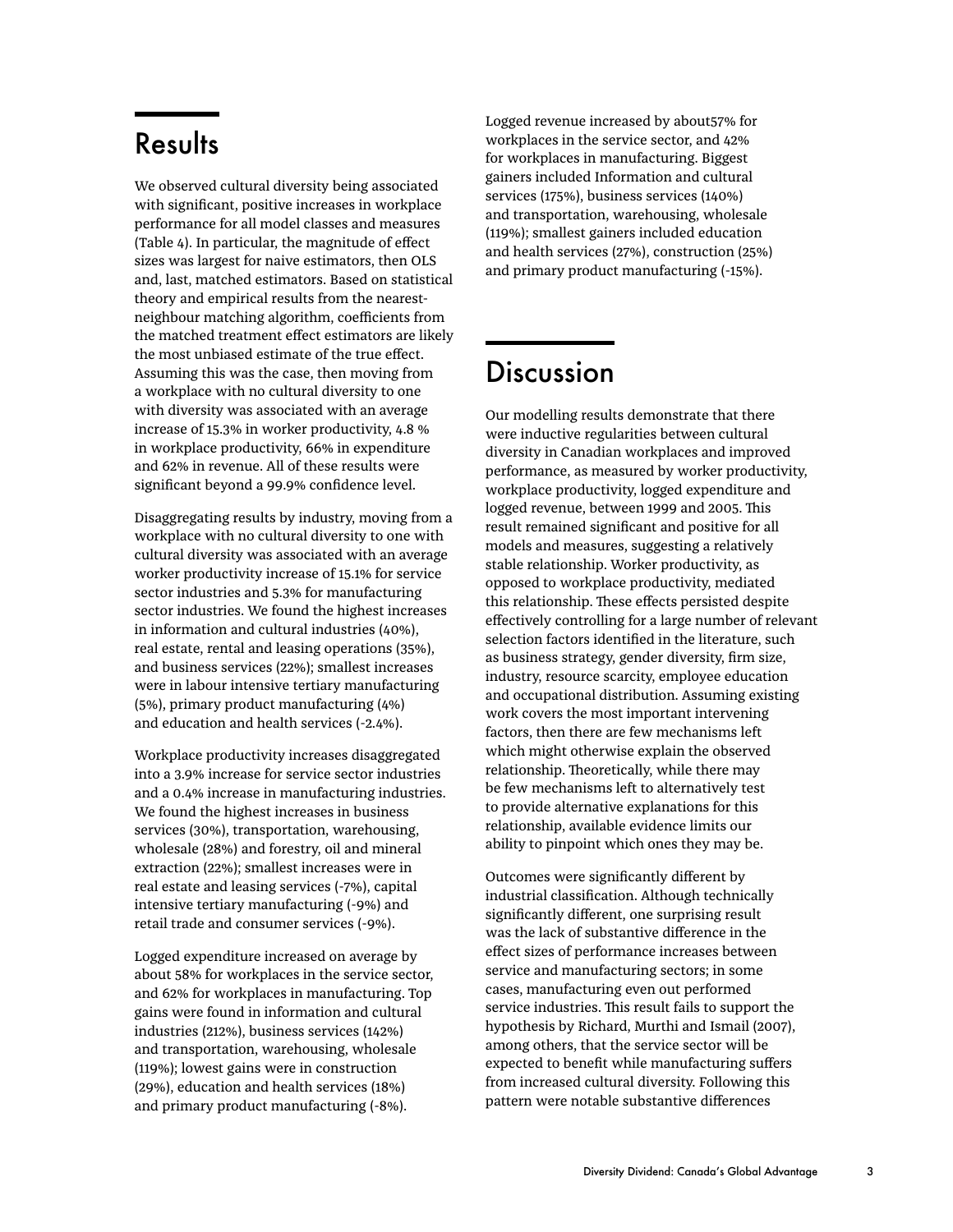between effect sizes for varying industries with each sector. Some manufacturing industries, such as secondary product manufacturing, performed extremely well with increasing diversity, while some service industries, such as education and health services, performed relatively poorly. What is intuitively apparent is that industries that are most likely to make use of cultural knowledge, such as information and cultural services, do clearly benefit from diverse workforces. Although it is likely the case that the particular patterns of performance change, cultural diversity may give insight into which mechanisms are at work, such an analysis lays beyond the scope of this paper.

Novel contributions of our analysis include its geography, spatial resolution, methodology and explicit examination of industry-level effects. Despite continued Canadian commitment to a policy of multiculturalism, few papers have specifically examined its effects on economic outcomes. This new evidence also serves to compare to the growing number of case studies in varying geographies, especially the United States and the European Union. No study, thus far, has conducted an analysis of diversity's effects at the spatial resolution of the workplace, as opposed to the firm. While Nathan and Lee (2013) might argue this is unnecessary, since the effects of diversity will occur at the level of the firm, we would counter argue that providing evidence to support this claim is useful. We find, in particular, that significant, substantive effects remain even at a smaller resolution, suggesting that it is possible that diversity's relationship with economic outcomes may work at even smaller scales. All existing studies have deployed regression modelling supplemented with instrumental variable approaches. Although valid, a matching design can arguably provide more robust results (Morgan and Winship 2010), or, at least, an additional method against which to compare observed relationships. Finding empirical support for a relationship between diversity and performance, then, provides even further support for existing literature with similar conclusions. Last, we make the first fuller examination of how this observed relationship varies by industrial classification. Given the importance of this topic and its frequency in existing work, we argue that it creates an initial base of evidence upon which to expand theories into the impact of diversity on economic outcomes.

There were a number of important limitations in our approach. Although we identified and operationalized a large number of relevant selection factors, a number remain, some of which, such as geography, may be especially impactful on our observed results. Even with a perfectly balanced sample, there are limitations with a matching method. While a balanced sample should ideally leave only variance in the dependent variable which is conditional on cultural diversity, our models had relatively low R-squareds: between 0.05 to 0.4. Even with this variance left, moreover, there could still be an endogeneity problem that is, the possibility that enhanced performance tends to increase cultural diversity as opposed to vice versa. Supplementing our methodology with an instrumental variable approach would provide potential empirical support for a path diagram in which diversity *causes* increased economic outcomes. Many empirical papers use an instrumental variable approach for that reason, with the vast majority finding that the observed effect remains even after isolating the direction of effect. Last, the WES itself has limitations on the availability of measures of cultural diversity and performance. For example, the WES does not sample the population of employees at each workplace, thereby creating potential sample bias in the estimation of diversity. Employee selection was randomized, but smaller samples may have been problematic. One way we adapted to this problem was by using pooled estimates, a method which was previously used in the literature.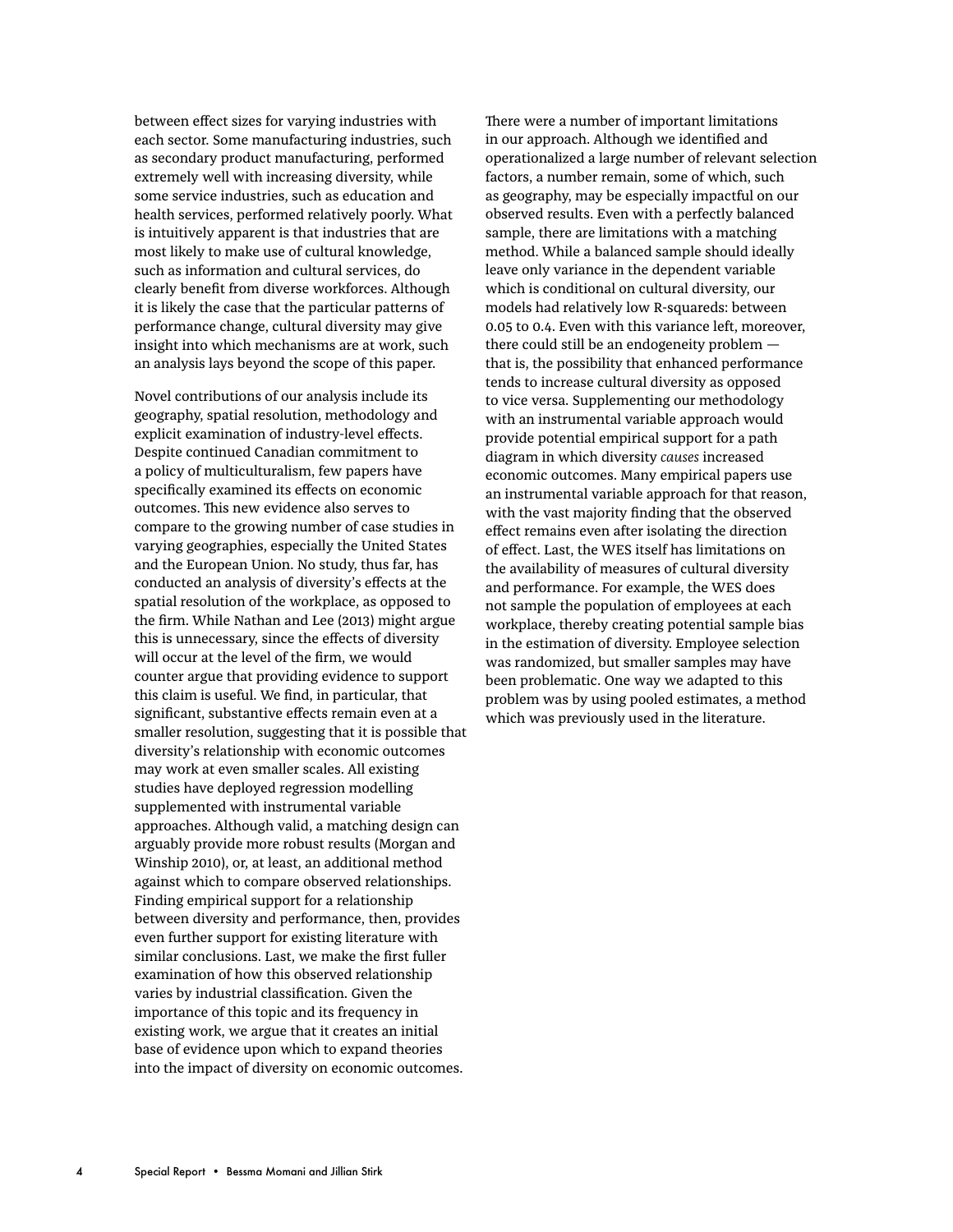### Works Cited

Alesina, A. and E. La Ferrara. 2005. Ethnic diversity and economic performance. *Journal of Economic Literature*, 43(3): 762–800.

Angrist, J. and A. Kugler. 2003. Protective or Counter-Productive? Labour Market Institutions and the Effect of Immigration on EU Natives. *Economic Journal*, 113: 302-331.

Bellini, E., G. Ottaviano, D. Pinelli and G. Prarolo. 2008. "Cultural diversity and economic performance: Evidence from European regions." Hamburg Institute of International Economics Research Paper*, No. 3-14.* https:// ideas.repec.org/p/zbw/hwwirp/3-14.html.

- Blau, P. 1977. *Inequality and Heterogeneity: A Primitive Theory of Social Structure*. The Free Press: New York.
- Borjas, G. 1995. "The Economic Benefits of Immigration." *Journal of Economic Perspectives*, 9: 3–22.

Cox, T. (1994). *Cultural Diversity in Organizations: Theory, Research and Practice*. Berrett-Koehler: San Francisco.

Docquier, F. and H. Rapoport. 2011. "Globalisation, brain drain and development." IZA Discussion Paper 5990. http://ftp.iza.org/dp5590.pdf.

Easterly, W. and R. Levine. 1997. "Africa's Growth Tragedy: Policies and Ethnic Division." *Quarterly Journal of Economics*, 111(4): 1203–50.

Extra, G. and K. Yagmur (eds.). 2004. *Urban Multilingualism in Europe: Immigrant Minority Languages at Home and School*. Multilingual Matters: Clevedon.

Hart, D. 2010. "What do Foreign-born Founders Bring to Entrepreneurial Teams? An Exploration in the U.S. High-tech Sector." George Mason University School of Public Policy Working Paper. https://papers. ssrn.com/sol3/papers.cfm?abstract\_id=1 665358&rec=1&srcabs=1823263&alg=7&pos=4 Hunt, J. and M. Gauthier-Loiselle. 2010. "How Much Does Immigration Boost Innovation?" *American Economic Journal: Macroeconomics 2*, April 2010: 31–56.

Iles, P. and P. Hayers. 1997. "Managing Diversity in Transnational Project Teams: a Tentative Model and Case Study." *Journal of Managerial Psychology*, 12(2): 95–117.

La Porta, R., F. Lopez de Silanes, A. Shleifer and R. Vishny. 1999. "The Quality of Government." *Journal of Law, Economics and Organisation*, 15(1): 222–279.

Lee, N. 2011. "Ethnic Diversity and Employment Growth in English Cities." *Urban Studies*, 48(2): 407–425.

Mare, D., R. Fabling and S. Stillman. 2011. "Immigration and innovation." IZA Discussion Paper 5686. http://ftp.iza.org/dp5686.pdf.

Morgan, S. and C/ Winship. 2007. *Counterfactuals and Causal Inference: Methods and Principles for Social Research*. Cambridge University Press: Cambridge.

Nathan, M. and N. Lee. 2013. "Cultural Diversity, Innovation, and Entrepreneurship: Firm-level Evidence from London." *Economic Geography*, 89(4): 367–394.

Niebuhr, A. 2010. "Migration and innovation: Does cultural diversity matter for regional R&D activity?" *Papers in Regional Science*, 89(3): 563–585.

Ottaviano, G. Giovanni Peri. 2006. "The economic value of cultural diversity: evidence from US cities." *Journal of Economic Geography*, 6: 9–44.

Ozgen, C., P. Nijkamp and J. Poot. 2011. "Immigration and Innovation in European Regions." IZA Discussion Paper No. 5676. http://ftp.iza.org/dp5676.pdf.

Parrotta, P., D. Pozzoli and M. Pytlilkova. 2011. "The Nexus Between Labor Diversity and Firm's Innovation." NORFACE Discussion Paper 2011-5. http://www.norface-migration. org/publ\_uploads/NDP\_05\_11.pdf.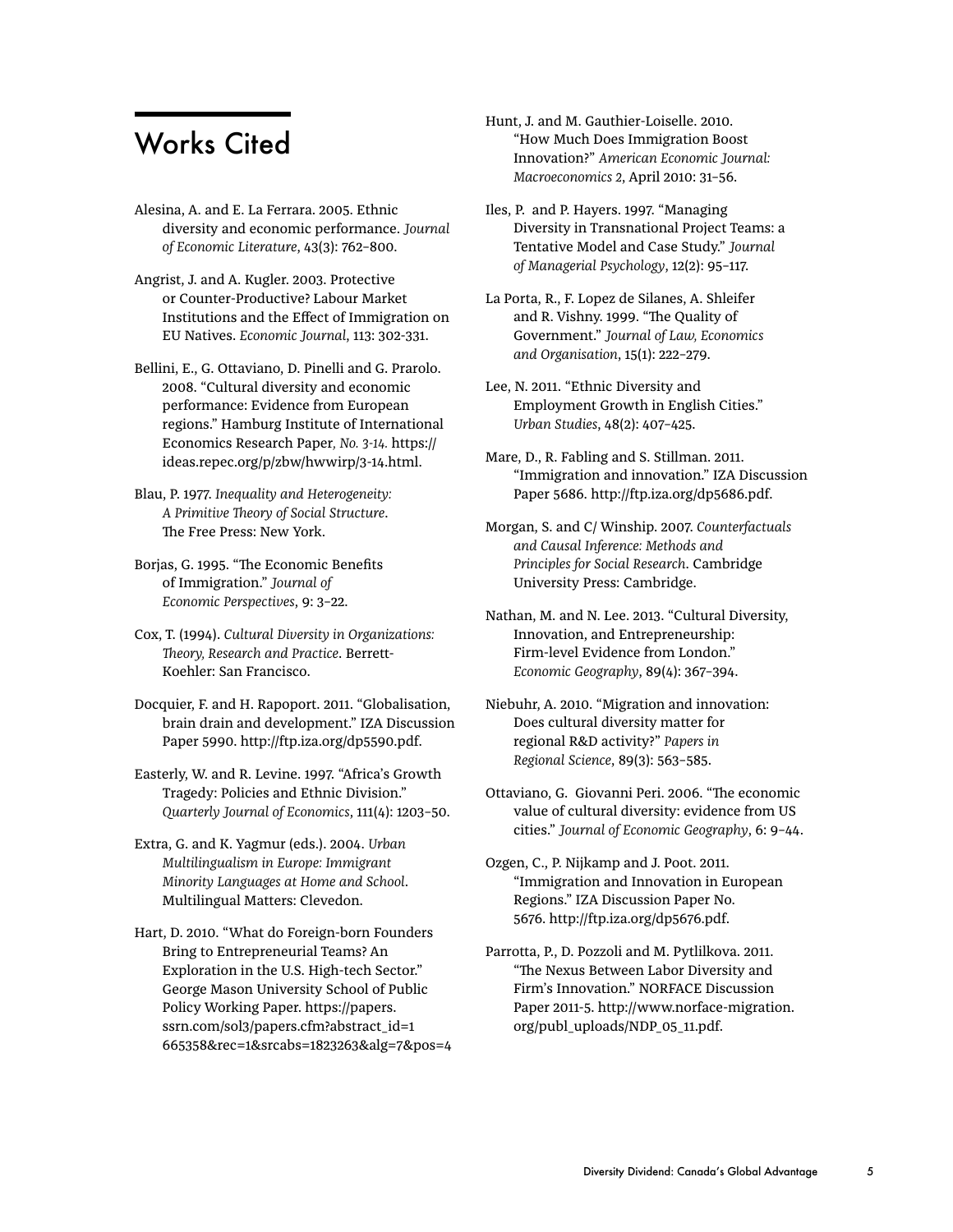Pelled, L. 1996. "Demographic Diversity, Conflict, and Work Group Outcomes: An Intervening Process Theory." *Organization Science*, 7: 615–631.

Richard, O. 2000. "Racial Diversity, Business Strategy, and Firm Performance: A Resource-based View." *Academy of Management Journal*, 43(2): 154–177.

Richard, O., T. Barnett, S. Dwyer and K. Chadwick. 2004. "Cultural Diversity in Management, Firm Performance, and the Moderating Role of Entrepreneurial Orientation Dimensions." *Academy of Management Journal*, 47(2): 255–266.

Richard, O., B. Murthi and K. Ismail. 2007. "The Impact of Racial Diversity on Intermediate and Long-Term Performance: The Moderating Role of Environmental Context." *Strategic Management Journal*, 28: 1213–33.

Roberson, Q. and H. Park. 2006. "Examining the Link Between Diversity and Firm Performance: The Effects of Diversity Reputation and Leader Racial Diversity." Center for Advanced Human Resource Studies Working Paper 4-1-2006. http://digitalcommons. ilr.cornell.edu/cgi/viewcontent. cgi?article=1401&context=cahrswp.

Stevens, F., V. Plaut and J. Sanchez-Burks. 2008. "Unlocking the Benefits of Diversity: All-Inclusive Multiculturalism and Positive Organizational Change." *The Journal of Applied Behavioral Science*, 44(1): 116–133.

Verkuyten, M. 2005. "Ethnic Group Identification and Group Evaluation Among Minority and Majority Groups: Testing the Multiculturalism Hypothesis." *Journal of Personality and Social Psychology*, 88: 121–138.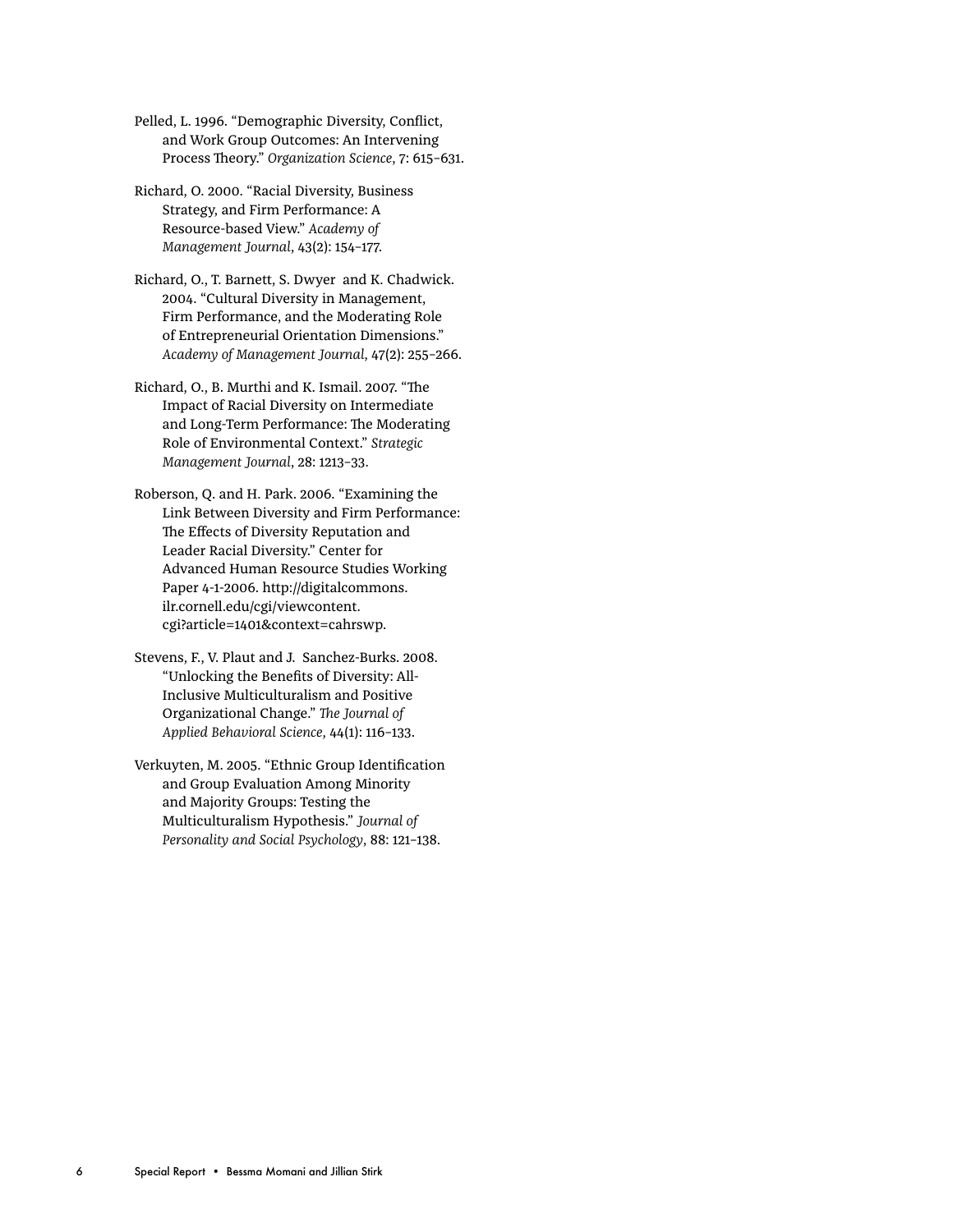# Tables

| Name        | Label                                    | Description                                                                     | Formula                                                            |  |
|-------------|------------------------------------------|---------------------------------------------------------------------------------|--------------------------------------------------------------------|--|
| mc_d_blau   | Multicultural<br>Diversity               | Blau's index of multicultural diversity                                         | $1-(1-mc_d_p)^2+$<br>$(mc_d_p)^2)$                                 |  |
| mc_d_blau_t | Treatment:<br>multicultural<br>diversity | Treatment: true if Blau's index of<br>multicultural diversity is greater than 0 | If mc_d_blau>0, 1<br>If mc_d_blau==0, 0<br>If else, NA             |  |
| $f_b$ lau   | Gender Diversity                         | Blau's index of gender diversity                                                | $1-( (1-f_p)^2+(f_p)^2)$                                           |  |
| em_count    | Employee-<br>response count              | Number of total employee-responses<br>for each workplace-year                   | Tabulated from employee<br>data using "seq_no"                     |  |
| inc_cap_In  | Employee<br>productivity                 | Natural logarithm of<br>income per employee                                     | log(inc/wk_size)                                                   |  |
| rev_cap_In  | Firm productivity                        | Natural logarithm of<br>revenue per employee                                    | log(rev/wk_size)                                                   |  |
| $exp_l$     | Logged<br>Expenditure                    | Natural logarithm of expenditure                                                | log(exp)                                                           |  |
| rev_In      | Logged Revenue                           | Natural logarithm of revenue                                                    | log(rev)                                                           |  |
| inno        | <b>Innovativeness</b>                    | Index of innovativeness                                                         | impv_prc+impv_prd+<br>new_prc+new_prd                              |  |
| dom_ind_2   | Manufacturing<br>Industry                | Dummy: true if workplace is<br>in manufacturing sector                          | If dom_ind.x== ${0,2,3,4,5}$ , 1<br>If else, 0                     |  |
| dom_ind_3   | Service Industry                         | Dummy: true if workplace<br>is in service sector                                | If dom $ind.x ==$<br>$\{6,7,8,9,10,11,12,13,14\},$ 1<br>If else, 0 |  |
| ds          | <b>Business Strategy</b>                 | Dummy: true if workplace downsized<br>employees in the last year                | If orgchg $3 == 1, 1$<br>If orgchg $==3, 0$<br>If else, NA         |  |
| profit      | <b>Resource Scarcity</b>                 | Total profit, as calculated by<br>revenue minus expenditure                     | rev-exp                                                            |  |

#### Table 1: Summary of Generated Variables Included in Modelling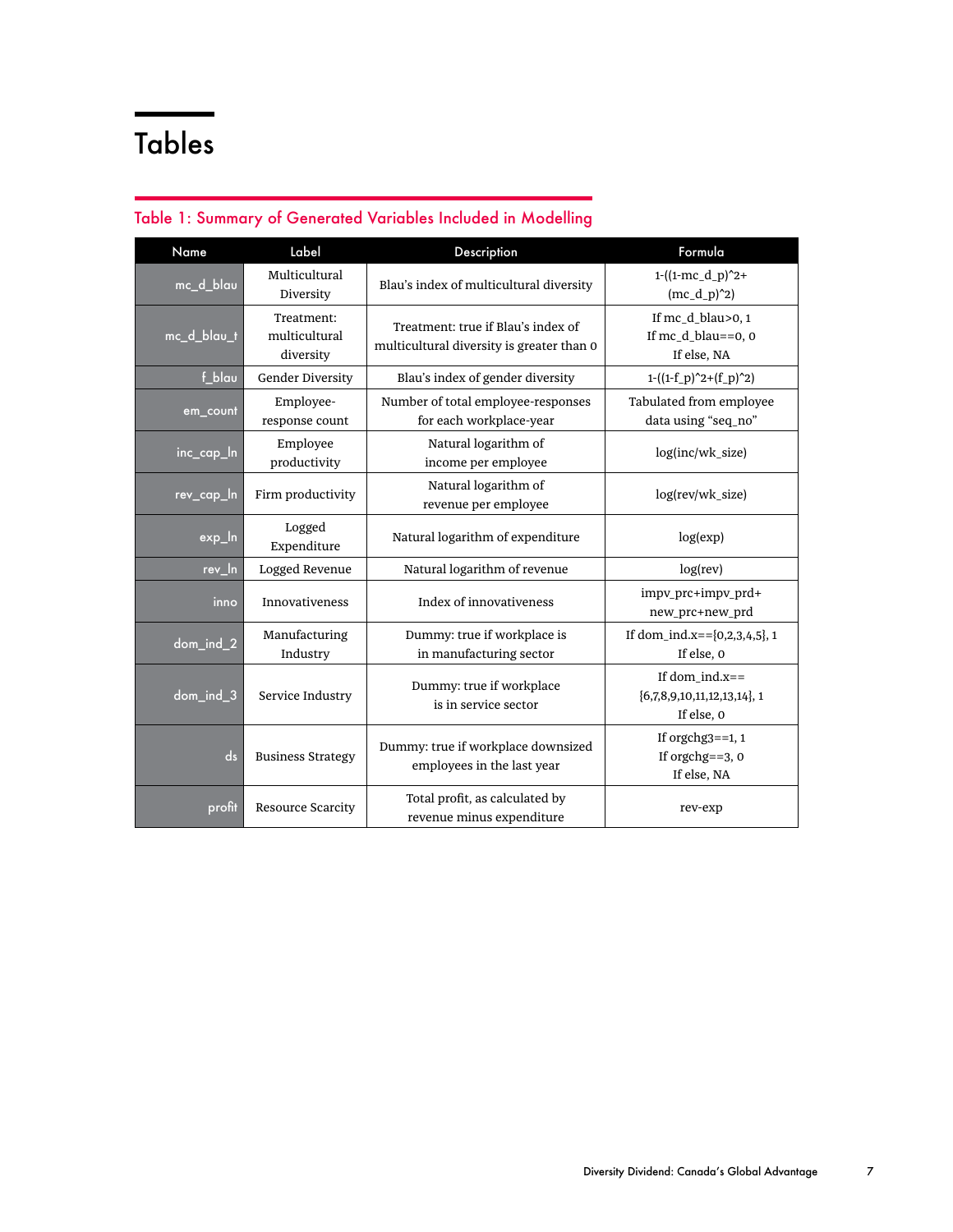| <b>Unmatched Data</b>    |             |       |       | Matched Data    |          |                |       |        |                 |          |
|--------------------------|-------------|-------|-------|-----------------|----------|----------------|-------|--------|-----------------|----------|
| Variable                 | $\mathbf n$ | Mean  | sd    | <b>Skewness</b> | Kurtosis | $\overline{ }$ | Mean  | sd     | <b>Skewness</b> | Kurtosis |
| mc_d_blau                | 33,450      | 0.12  | 0.00  | 0.20            | $-0.52$  | 18,420         | 0.21  | 0.00   | 0.18            | $-0.48$  |
| mc_d_blau_t              | 33,450      | 0.28  | 0.00  | 0.07            | $-0.62$  | 18,420         | 0.50  | 0.00   | 0.01            | $-0.56$  |
| f_blau                   | 33,450      | 0.21  | 0.00  | $-0.09$         | $-0.04$  | 18,420         | 0.28  | 0.00   | $-0.13$         | $-0.10$  |
| ds                       | 33,450      | 0.08  | 0.00  | $-0.22$         | 0.08     | 18,420         | 0.12  | 0.00   | $-0.30$         | $-0.11$  |
| wk_size                  | 33,450      | 23.09 | 0.01  | $-0.29$         | $-0.07$  | 18,420         | 32.95 | 0.02   | $-0.36$         | $-0.01$  |
| inno                     | 33,450      | 1.16  | 0.00  | 0.35            | $-0.33$  | 18,420         | 1.43  | 0.00   | 0.15            | $-0.50$  |
| $dom\_ind$               | 33,450      | 0.11  | 0.00  | $-0.06$         | 0.13     | 18,420         | 0.15  | 0.00   | $-0.34$         | $-0.13$  |
| $dom\_ind_2$             | 33,450      | 0.88  | 0.00  | 0.16            | 0.59     | 18,420         | 0.85  | 0.00   | 0.29            | $-0.09$  |
| $dom\_ind_3$             | 33,450      | 8.72  | 0.00  | 0.35            | 0.01     | 18,420         | 8.65  | 0.00   | 0.31            | $-0.12$  |
| profit<br>(millions CAD) | 33,450      | 1.19  | 52.09 | 0.00            | 0.00     | 18,420         | 1.85  | 144.89 | 0.00            | 0.00     |
| wm_p                     | 33,450      | 0.02  | 0.00  | 0.18            | $-0.50$  | 18,420         | 0.03  | 0.00   | 0.10            | $-0.34$  |
| $inc\_cap\_ln$           | 33,450      | 10.10 | 0.00  | $-0.12$         | $-0.59$  | 18,420         | 10.19 | 0.00   | 0.00            | $-0.48$  |
| rev_cap_In               | 33,450      | 11.60 | 0.00  | $-0.48$         | 0.77     | 18,420         | 11.67 | 0.00   | $-0.20$         | $-0.58$  |
| exp_ln                   | 33,450      | 13.53 | 0.00  | $-0.04$         | $-0.54$  | 18,420         | 13.94 | 0.00   | $-0.19$         | $-0.61$  |
| $rev_l$                  | 33,450      | 13.80 | 0.00  | $-0.17$         | $-0.68$  | 18,420         | 14.22 | 0.00   | $-0.27$         | $-0.16$  |

Table 2: Weighted Count and First Four Moments for Variables in Matched and Unmatched Data\*

#### Table 3: Weighted Count and First Four Moments for Variables in Matched Data – Control and Treatment\*

|                          | Control Group  |       |        |                 | <b>Treatment Group</b> |              |       |        |                 |          |
|--------------------------|----------------|-------|--------|-----------------|------------------------|--------------|-------|--------|-----------------|----------|
| Variable                 | $\overline{ }$ | Mean  | sd     | <b>Skewness</b> | Kurtosis               | $\mathbf{r}$ | Mean  | sd     | <b>Skewness</b> | Kurtosis |
| mc_d_blau                | 9,210          | 0.00  | 0.00   | <b>NA</b>       | NA                     | 9,210        | 0.21  | 0.00   | $-0.17$         | $-0.28$  |
| mc_d_blau_t              | 9,210          | 0.00  | 0.00   | NA              | NA                     | 9,210        | 1.00  | 0.00   | NA              | NA       |
| $f_b$ lau                | 9,210          | 0.14  | 0.00   | $-0.22$         | 0.52                   | 9,210        | 0.14  | 0.00   | $-0.19$         | 0.80     |
| ds                       | 9,210          | 0.09  | 0.00   | 0.13            | $-0.28$                | 9,210        | 0.09  | 0.00   | $-0.18$         | $-0.39$  |
| wk_size                  | 9,210          | 64.57 | 0.02   | 0.18            | 0.10                   | 9,210        | 76.34 | 0.06   | $-0.29$         | 0.16     |
| inno                     | 9,210          | 0.81  | 0.00   | 0.25            | $-0.19$                | 9,210        | 0.80  | 0.00   | 0.10            | $-0.43$  |
| dom_ind                  | 9,210          | 0.14  | 0.00   | $-0.07$         | $-0.16$                | 9,210        | 0.14  | 0.00   | 0.28            | $-0.18$  |
| $dom\_ind_2$             | 9,210          | 0.35  | 0.00   | 0.02            | $-0.31$                | 9,210        | 0.35  | 0.00   | $-0.32$         | $-0.09$  |
| $dom\_ind_3$             | 9,210          | 3.70  | 0.00   | 0.27            | 0.35                   | 9,210        | 3.77  | 0.00   | $-0.08$         | 0.05     |
| profit<br>(millions CAD) | 9,210          | 4.73  | 253.79 | 0.00            | 0.00                   | 9,210        | 5.38  | 523.74 | 0.00            | 0.00     |
| $wm_p$                   | 9,210          | 0.02  | 0.00   | 0.08            | 0.71                   | 9,210        | 0.02  | 0.00   | 0.30            | 0.32     |
| $inc\_cap\_In$           | 9,210          | 5.21  | 0.00   | 0.28            | $-0.44$                | 9,210        | 5.28  | 0.00   | 0.21            | $-0.24$  |
| rev_cap_ln               | 9,210          | 5.97  | 0.00   | $-0.22$         | $-0.33$                | 9,210        | 5.99  | 0.00   | 0.09            | $-0.39$  |
| <sub>l</sub> exp_ln      | 9,210          | 7.66  | 0.00   | 0.21            | $-0.78$                | 9,210        | 7.92  | 0.00   | 0.07            | $-0.42$  |
| rev_In                   | 9,210          | 7.78  | 0.00   | 0.08            | $-0.61$                | 9,210        | 8.03  | 0.00   | $-0.19$         | $-0.26$  |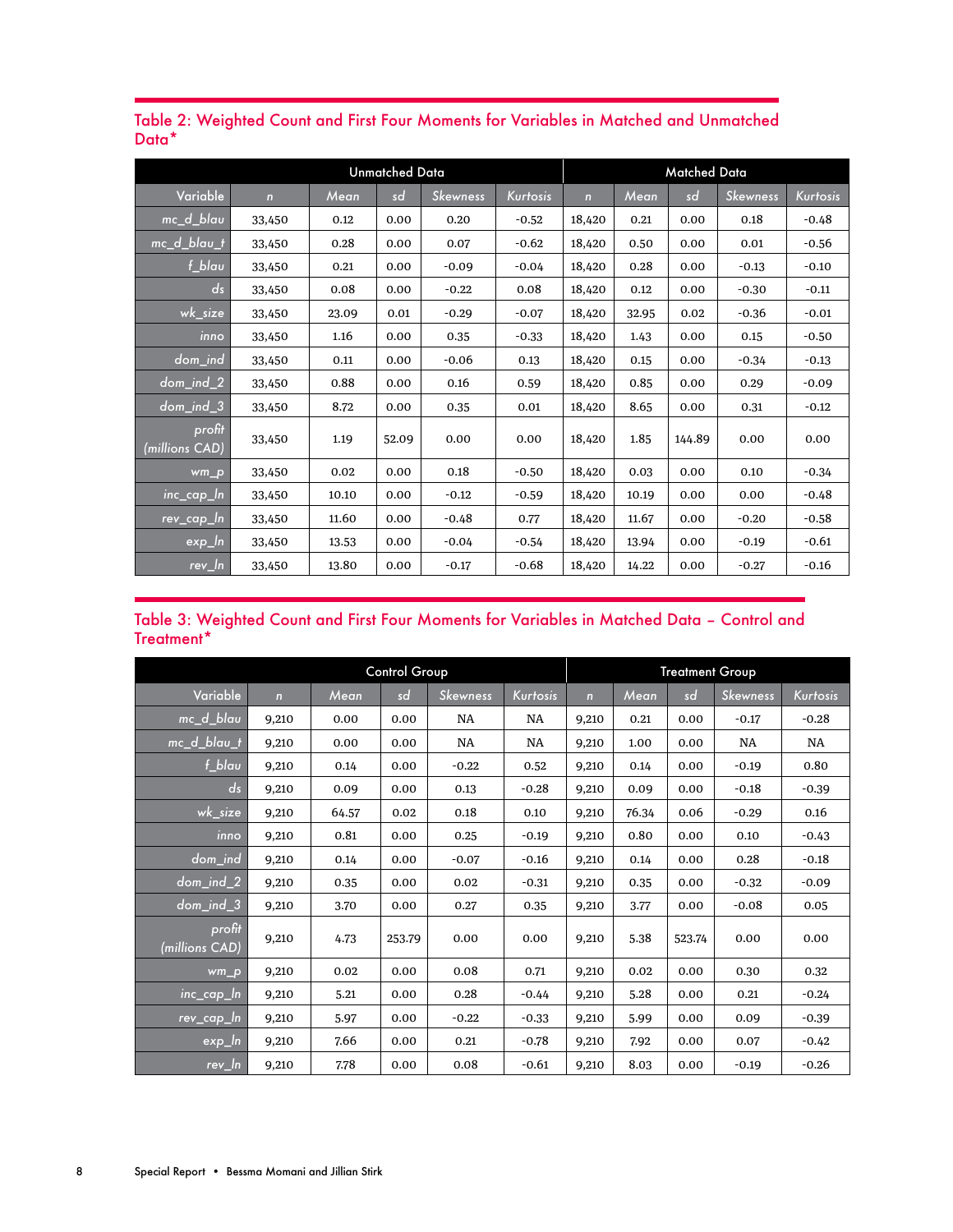#### Table 4: Summary of Coefficients for Models: Impact of Cultural Diversity on Workplace **Performance**

| Measure                | Naive     | <b>OLS</b> | Matched    |
|------------------------|-----------|------------|------------|
| Worker Productivity    | $0.2***$  | $0.14***$  | $0.11***$  |
| Workplace Productivity | $0.09***$ | $0.05***$  | $0.001***$ |
| Expenditure            | $0.78***$ | $0.46***$  | $0.3***$   |
| Revenue                | $0.8***$  | $0.49***$  | $0.35***$  |
| п                      | 33,450    | 33,450     | 18,420     |

Notes – statistic significant for: \* - p<0.1; \*\* - p<0.05; \*\*\* - p<0.01.

#### Table 5: Summary of Coefficients for Models: Impact by Industrial Classification

| Industry                                         | Observations | Worker<br>Productivity | Workplace<br>Productivity | <b>Expenditure</b> | Revenue                  |
|--------------------------------------------------|--------------|------------------------|---------------------------|--------------------|--------------------------|
| Out of Scope                                     | <b>NA</b>    | <b>NA</b>              | <b>NA</b>                 | <b>NA</b>          | NA                       |
| Forestry, mining, oil<br>and gas extraction      | 160          | $0.05***$              | $-0.19***$                | $0.26***$          | $0.24***$                |
| Labour intensive<br>tertiary<br>manufacturing    | 840          | $0.07***$              | $0.05***$                 | $0.22***$          | $0.27***$                |
| Primary product<br>manufacturing                 | 350          | $0.03***$              | $-0.05***$                | $-0.19***$         | $-0.12***$               |
| Secondary product<br>manufacturing               | 580          | $0.09***$              | $0.13***$                 | $0.64***$          | $0.65***$                |
| Capital intensive<br>tertiary<br>manufacturing   | 900          | $0.07***$              | $-0.12***$                | $0.38***$          | $0.7^{\star\star\star}$  |
| Construction                                     | 1,120        | $0.1***$               | $0.08***$                 | $0.15***$          | $0.09***$                |
| Transportation,<br>warehousing,<br>wholesale     | 2,310        | $0.11***$              | $0.13***$                 | $0.5***$           | $0.59***$                |
| Communication<br>and other utilities             | 230          | $0.12***$              | $0.14***$                 | $0.34***$          | $0.39***$                |
| Retail trade and<br>consumer services            | 5,700        | $0.07***$              | $-0.14***$                | $0.1***$           | $0.19***$                |
| Finance and<br>insurance                         | 1,350        | $0.14***$              | $0.06***$                 | $0.19^{***}\,$     | $0.23^{***}$             |
| Real estate, rental<br>and leasing<br>operations | 560          | $0.3***$               | $0.04***$                 | $0.31***$          | $0.4***$                 |
| <b>Business services</b>                         | 2,430        | $0.11***$              | $0.23***$                 | $0.75***$          | $0.74***$                |
| Education and<br>health services                 | 1,490        | $-0.09***$             | $0.03***$                 | $0.12***$          | $-0.03***$               |
| Information and<br>cultural industries           | 400          | $0.3***$               | $0.13***$                 | $0.98***$          | $1.11^{\star\star\star}$ |
| Manufacturing<br>(sector)                        | 2,680        | $0.07***$              | $-0.01***$                | $0.29***$          | $0.42***$                |
| Service (sector)                                 | 15,570       | $0.11***$              | $0.001***$                | $0.27***$          | $0.3***$                 |

Notes – statistic significant for: \* - p<0.1; \*\* - p<0.05; \*\*\* - p<0.01.